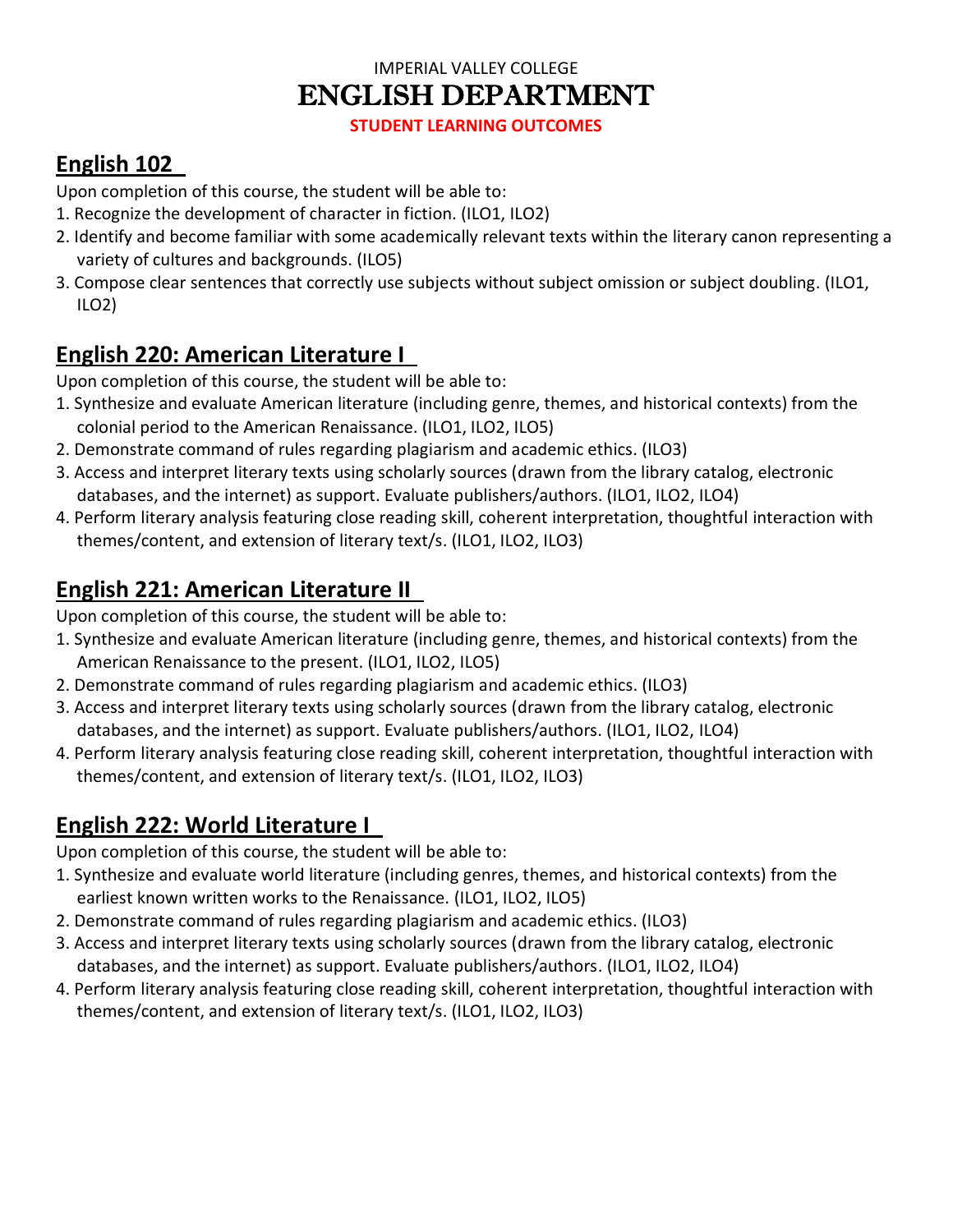## **English 223: World Literature II**

Upon completion of this course, the student will be able to:

- 1. Synthesize and evaluate world literature (including genres, themes, and historical contexts) from the Renaissance to the present. (ILO1, ILO2, ILO5)
- 2. Demonstrate command of rules regarding plagiarism and academic ethics. (ILO3)
- 3. Access and interpret literary texts using scholarly sources (drawn from the library catalog, electronic databases, and the internet) as support. Evaluate publishers/authors.(ILO1, ILO2, ILO4)
- 4. Perform literary analysis featuring close reading skill, coherent interpretation, thoughtful interaction with themes/content, and extension of literary text/s. (ILO1, ILO2, ILO3)

## **English 224: English Literature I**

Upon completion of this course, the student will be able to:

- 1. Synthesize and evaluate English literature (including genres, themes, and historical contexts) from the earliest Medieval works to the Renaissance. (ILO1, ILO2, ILO5)
- 2. Demonstrate command of rules regarding plagiarism and academic ethics. (ILO3)
- 3. Access and interpret literary texts using scholarly sources (drawn from the library catalog, electronic databases, and the internet) as support. Evaluate publishers/authors. (ILO1, ILO2, ILO4)
- 4. Perform literary analysis featuring close reading skill, coherent interpretation, thoughtful interaction with themes/content, and extension of literary text/s. (ILO1, ILO2, ILO3)

## **English 225: English Literature II**

Upon completion of this course, the student will be able to:

- 1. Synthesize and evaluate English literature (including genres, themes, and historical contexts) from the Renaissance to the present. (ILO1, ILO2, ILO5)
- 2. Demonstrate command of rules regarding plagiarism and academic ethics. (ILO3)
- 3. Access and interpret literary texts using scholarly sources (drawn from the library catalog, electronic databases, and the internet) as support. Evaluate publishers/authors. (ILO1, ILO2, ILO4)
- 4. Perform literary analysis featuring close reading skill, coherent interpretation, thoughtful interaction with themes/content, and extension of literary text/s. (ILO1, ILO2, ILO3)

#### **English/Humanities 226: World Mythology**

Upon completion of this course, the student will be able to:

- 1. Show a broad understanding of common structures and themes found in mythological texts from around the world. (ILO1, ILO2, ILO5)
- 2. Demonstrate command of rules regarding plagiarism and academic ethics. (ILO3)
- 3. Access and interpret literary texts via various sources (drawn from internet, library catalogue, and electronic databases); and, evaluate publishers/authors. (ILO1, ILO2, ILO4)
- 4. Analyze myths from different historical periods and different cultures. (ILO1, ILO2, ILO3)

#### **English 230: Introduction to Film History and Criticism**

Upon completion of this course, the student will be able to:

- 1. Identify a variety of film techniques and technical changes from the history of film in response to objective examination questions based upon lecture and readings. (ILO1, ILO2, ILO4)
- 2. Write critical and analytical papers about selected films representative of three major film genres (musical, western, and horror) and one foreign-language film. (ILO1, ILO2, ILO4, ILO5)
- 3. Demonstrate command of rules regarding plagiarism and academic ethics. (ILO3)